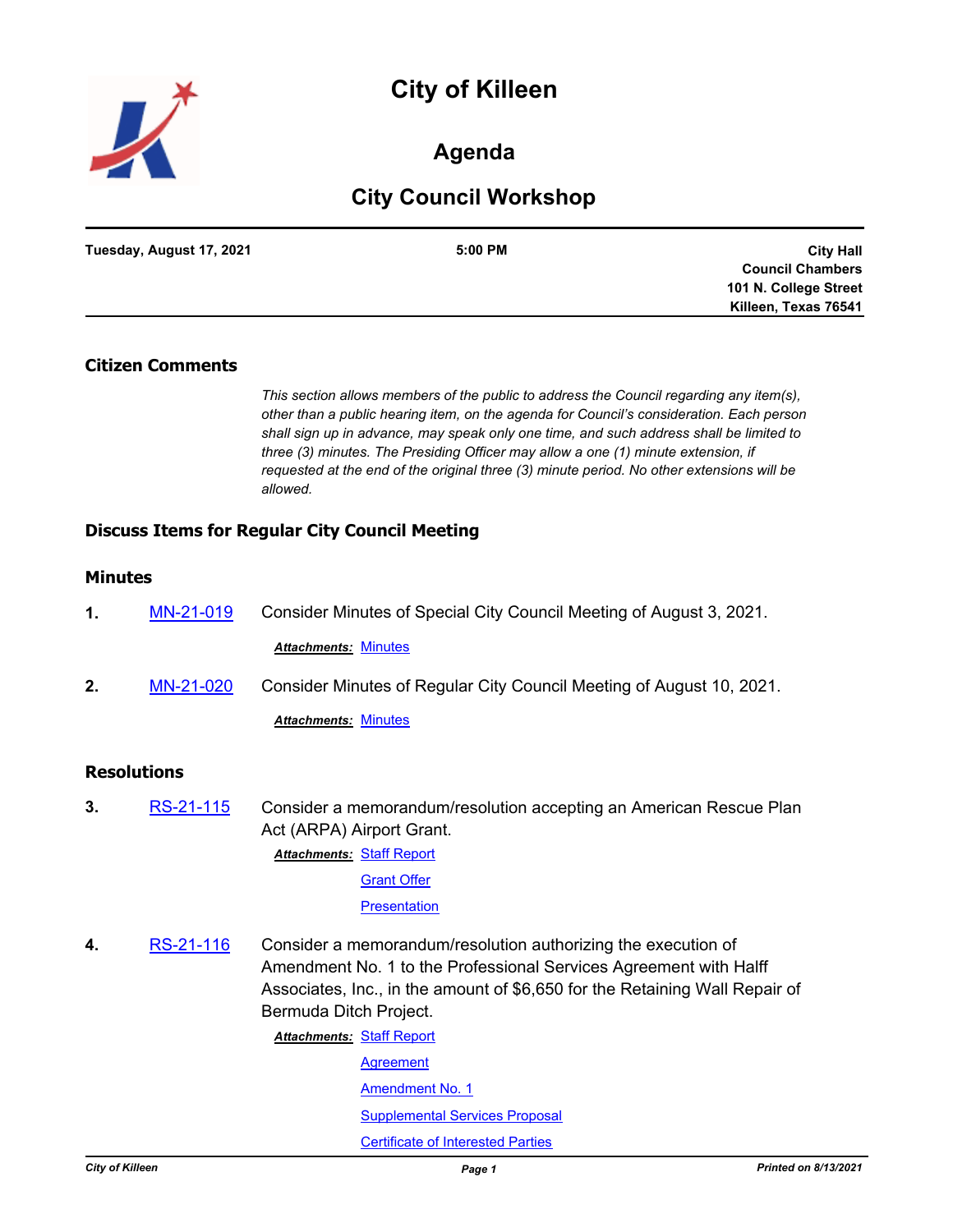#### **[Presentation](http://killeen.legistar.com/gateway.aspx?M=F&ID=945cbaed-3f8e-4155-be96-37e94b2677a9.pdf)**

**5.** [RS-21-117](http://killeen.legistar.com/gateway.aspx?m=l&id=/matter.aspx?key=5658) Consider a memorandum/resolution rejecting all bids for Bid 21-16 Valley Ditch Phase 1 - B.N.S.F. Railroad Drainage Improvements Project. **Attachments: [Staff Report](http://killeen.legistar.com/gateway.aspx?M=F&ID=96d3deb1-a40c-4cd3-b8d1-aaad130531d1.pdf)** 

**[Bid Tabulation](http://killeen.legistar.com/gateway.aspx?M=F&ID=6b6f37c5-b50b-4a86-952c-6afb7a790cd1.pdf)** 

**[Presentation](http://killeen.legistar.com/gateway.aspx?M=F&ID=b616ece4-c805-49e1-bd80-a2bcc8f0a20b.pdf)** 

**6.** [RS-21-118](http://killeen.legistar.com/gateway.aspx?m=l&id=/matter.aspx?key=5657) Consider a memorandum/resolution approving a negotiated settlement between the Atmos Cities Steering Committee and Atmos Energy Corp, Mid-Tex Division regarding the 2021 Atmos Rate Review Mechanism Filing.

> **Attachments: [Staff Report](http://killeen.legistar.com/gateway.aspx?M=F&ID=8f15e8a2-c8fa-4107-86f4-b32c06b548a4.pdf) [Resolution](http://killeen.legistar.com/gateway.aspx?M=F&ID=7b1e338a-63b6-4423-a29d-22a537bf76e7.pdf)** [FAQ](http://killeen.legistar.com/gateway.aspx?M=F&ID=c0366d41-d754-4024-baee-4e6d152e00f5.pdf) **[Presentation](http://killeen.legistar.com/gateway.aspx?M=F&ID=b6e54f93-6291-4447-a7ed-0d47ce121e12.pdf)**

## **Public Hearings**

**7.** [PH-21-030](http://killeen.legistar.com/gateway.aspx?m=l&id=/matter.aspx?key=5564) HOLD a public hearing and consider an ordinance granting Atmos Energy a .202 acre temporary construction easement to be located on Lot 16, Block 1, Hunter's Chase Subdivision (Hunt Neighborhood Park), Killeen, Texas. (3rd of 3 readings)

**Attachments: [Staff Report](http://killeen.legistar.com/gateway.aspx?M=F&ID=0ed027cb-6f76-4780-8866-522a796f954d.pdf)** 

**[Maps](http://killeen.legistar.com/gateway.aspx?M=F&ID=8847f1cd-9ee0-4bea-8079-4b59fd76d916.pdf)** 

**[Ordinance](http://killeen.legistar.com/gateway.aspx?M=F&ID=44d13e7b-ff0b-46a4-a622-b465ba434e2d.pdf)** 

**[Presentation](http://killeen.legistar.com/gateway.aspx?M=F&ID=e35b7593-e5c7-4462-8243-3ec222fd5a92.pdf)** 

**8.** [PH-21-043](http://killeen.legistar.com/gateway.aspx?m=l&id=/matter.aspx?key=5627) HOLD a public hearing and consider an ordinance granting easements to Atmos Energy for approximately 0.221 acre consisting of a surface site easement, temporary workspace easement and access easement to be located at the terminus of Persimmon Drive, adjacent to 3008 Persimmon Drive, Killeen TX. (2nd of 3 readings)

**Attachments: [Staff Report](http://killeen.legistar.com/gateway.aspx?M=F&ID=994bcbbe-af8f-4de0-8033-956bd1b22453.pdf)** 

- **[Maps](http://killeen.legistar.com/gateway.aspx?M=F&ID=fd93a5df-91aa-4b78-895c-e96587131f11.pdf) [Exhibit](http://killeen.legistar.com/gateway.aspx?M=F&ID=f6cb8c0b-7a09-48a5-b8c6-99472d80a201.pdf) [Offer Letter](http://killeen.legistar.com/gateway.aspx?M=F&ID=33fda0b4-dfeb-4c1f-bd0b-8dda1d08ab17.pdf) [Ordinance](http://killeen.legistar.com/gateway.aspx?M=F&ID=8b3d10ea-d68d-410a-8eb4-8b30037c0072.pdf) [Presentation](http://killeen.legistar.com/gateway.aspx?M=F&ID=4c73084e-4b7c-4919-8669-00a089ca0a76.pdf)**
- **9.** [PH-21-044](http://killeen.legistar.com/gateway.aspx?m=l&id=/matter.aspx?key=5642) HOLD a public hearing and consider an ordinance requested by Joshua Welch on behalf of EAS Investments (Case #FLUM21-05) to amend the Comprehensive Plan's Future Land Use Map (FLUM) for approximately 72.359 acres out of the V. L. Evans Survey, Abstract 288, from a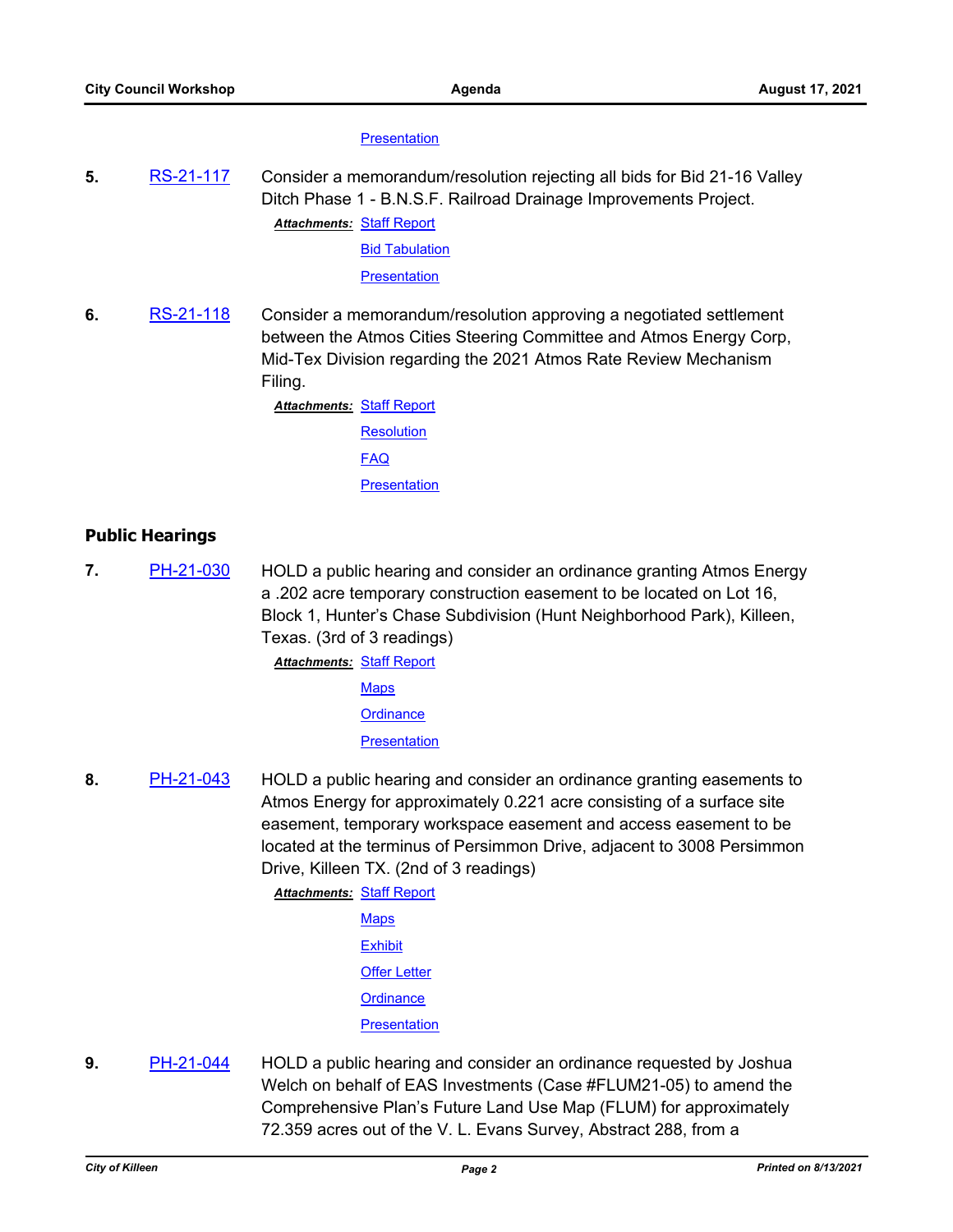'Suburban Residential' (SR) designation to a 'General Residential' (GR) designation. The property is generally located on the south side of East Rancier Avenue, east of the terminus of Sally Ride Lane, Killeen, Texas. **Attachments: [Staff Report](http://killeen.legistar.com/gateway.aspx?M=F&ID=4489cf1f-229b-42a4-857f-eca733514094.pdf)** 

> **[Maps](http://killeen.legistar.com/gateway.aspx?M=F&ID=35928bf0-a29d-4609-9144-4828d668096c.pdf) [Minutes](http://killeen.legistar.com/gateway.aspx?M=F&ID=f1fce43a-f904-4bb0-b5f5-abfa2b3c5456.pdf) [Ordinance](http://killeen.legistar.com/gateway.aspx?M=F&ID=632b94cb-e6b9-4a07-8207-cff20e0d30bf.pdf)**

**[Presentation](http://killeen.legistar.com/gateway.aspx?M=F&ID=669b8556-172a-4a84-8d1e-9f48adcb1108.pdf)** 

**10.** [PH-21-045](http://killeen.legistar.com/gateway.aspx?m=l&id=/matter.aspx?key=5640) HOLD a public hearing and consider an ordinance requested by Joshua Welch on behalf of EAS Investments (Case #Z21-24) to rezone approximately 92.435 acres out of the V. L. Evans Survey, Abstract 288, from "R-1" (Single-Family Residential District), "R-2" (Two-Family Residential District), "R-3" (Multi-Family Residential District), and "B-5" (Business District) to "R-2" (Two-Family Residential District), "SF-2" (Single-Family Residential District), and "B-5" (Business District). The property is generally located on the south side of East Rancier Avenue, east of the terminus of Sally Ride Lane, Killeen, Texas.

**Attachments: [Staff Report](http://killeen.legistar.com/gateway.aspx?M=F&ID=ce80969f-4f00-4487-9f53-94ee6c59b0f3.pdf)** 

**[Maps](http://killeen.legistar.com/gateway.aspx?M=F&ID=407f41ea-ff0b-45cb-8227-59265a656f07.pdf) [Minutes](http://killeen.legistar.com/gateway.aspx?M=F&ID=215df31f-2cba-48f7-a872-9ae5c49ffa6c.pdf) [Ordinance](http://killeen.legistar.com/gateway.aspx?M=F&ID=0bd2a9dc-bb36-4d68-8972-00b161855528.pdf) [Considerations](http://killeen.legistar.com/gateway.aspx?M=F&ID=5584fc71-62b6-410f-9ea4-f5fbb3fbb04c.pdf) [Presentation](http://killeen.legistar.com/gateway.aspx?M=F&ID=5ce48f7b-c43c-4c07-8c98-7fe829d5d065.pdf)** 

**11.** [PH-21-046](http://killeen.legistar.com/gateway.aspx?m=l&id=/matter.aspx?key=5641) HOLD a public hearing and consider an ordinance requested by Ian Paulin on behalf of Killeen Square Inc. (Case #Z21-25) to rezone approximately 0.065 acre out of Lot 12, Block 1, of the Killeen Mall Subdivision Replat, from "RC-1" (Restaurant and Alcohol Sales District) to "B-C-1" (General Business and Alcohol Sales District). The property is locally addressed as 2301 East Central Texas Expressway, Suite 105, Killeen, Texas.

> **Attachments: [Staff Report](http://killeen.legistar.com/gateway.aspx?M=F&ID=6d3b9496-588a-4140-969d-5a6486231772.pdf) [Maps](http://killeen.legistar.com/gateway.aspx?M=F&ID=01437304-6865-400b-a480-f5d57f9269d2.pdf) [Minutes](http://killeen.legistar.com/gateway.aspx?M=F&ID=21620d6a-6593-4331-ba46-faa0a38636fc.pdf) [Ordinance](http://killeen.legistar.com/gateway.aspx?M=F&ID=94b42a61-f302-4d9f-9fcc-1ff3bc118548.pdf) [Considerations](http://killeen.legistar.com/gateway.aspx?M=F&ID=cd75b752-623a-48d2-abb5-6cbc83037da8.pdf) [Presentation](http://killeen.legistar.com/gateway.aspx?M=F&ID=08b2f7ef-3ffa-44c5-a4ed-fd2056e0b181.pdf)**

**12.** [PH-21-047](http://killeen.legistar.com/gateway.aspx?m=l&id=/matter.aspx?key=5659) HOLD a public hearing and consider an ordinance approving a written service agreement and the annexation of approximately 7.40 acres of land out of the W.L. Harris Survey, Abstract No. 1155, lying contiguous to the existing city limits, being located south of West Stan Schlueter Loop and east of the Eagle Valley Subdivision, Killeen, Texas.

*Attachments:* [Staff Report](http://killeen.legistar.com/gateway.aspx?M=F&ID=9a56773c-dabe-49b7-bee9-fab23cf54b0d.pdf)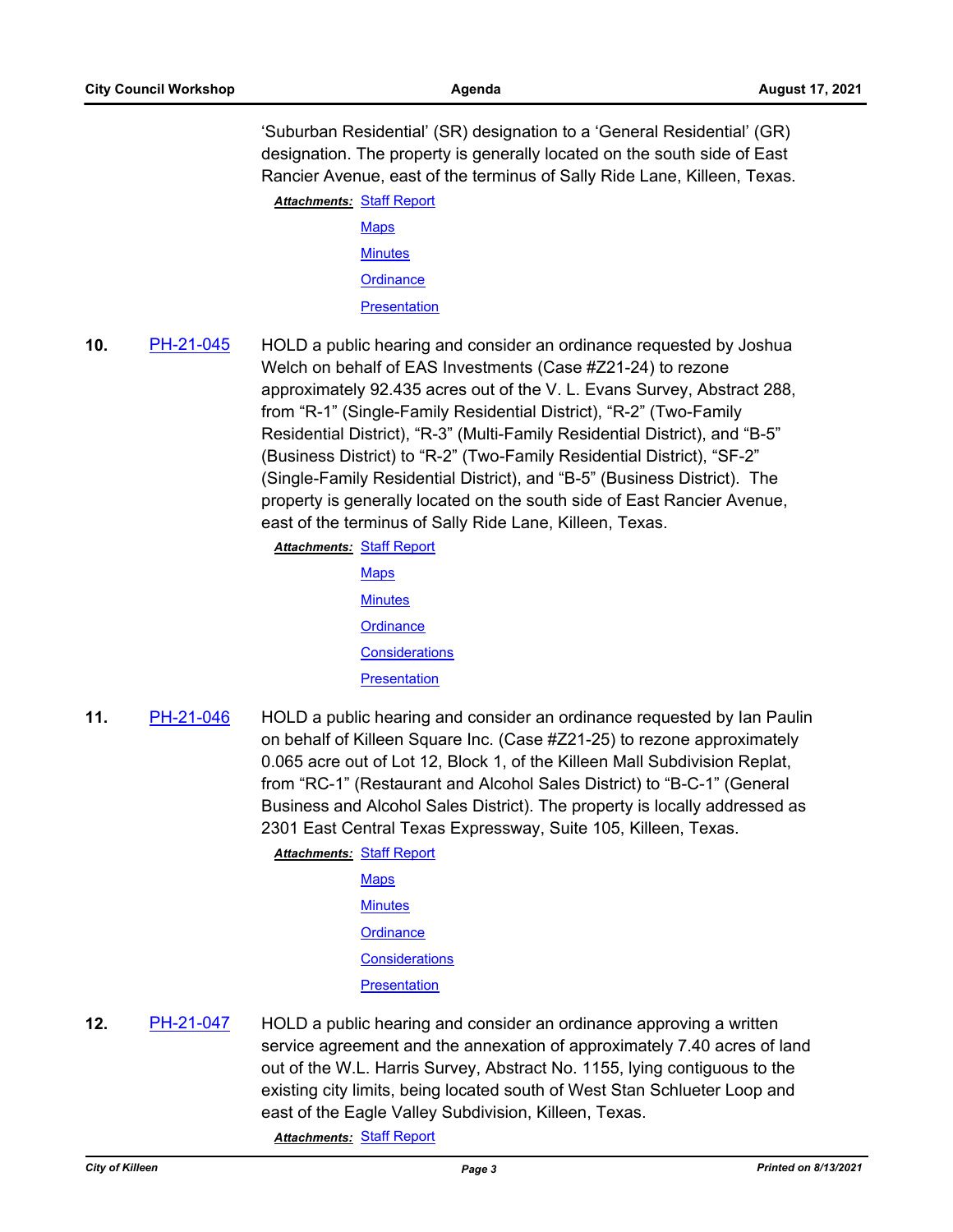**[Service Agreement](http://killeen.legistar.com/gateway.aspx?M=F&ID=926e0905-ee3b-47de-a4a5-d5b1ca397370.pdf) [Ordinance](http://killeen.legistar.com/gateway.aspx?M=F&ID=894ec82d-8be2-44be-8034-1781bb18d24a.pdf) [Maps](http://killeen.legistar.com/gateway.aspx?M=F&ID=816700cf-e5eb-461c-81e6-6c8ae4361a8a.pdf) [Annexation Exhibit](http://killeen.legistar.com/gateway.aspx?M=F&ID=42817f16-fd2a-4192-a458-a0bd38c9450a.pdf)** [Field Notes](http://killeen.legistar.com/gateway.aspx?M=F&ID=fff35307-ae02-4269-8adc-eab089602bcd.pdf)

### **Items for Discussion at Workshop**

- **13.** [DS-21-106](http://killeen.legistar.com/gateway.aspx?m=l&id=/matter.aspx?key=5651) Discuss FY 22 Budget & Capital Improvement Program
- **14.** [DS-21-107](http://killeen.legistar.com/gateway.aspx?m=l&id=/matter.aspx?key=5660) Discuss City Council November Retreat

*Attachments:* [Proposal](http://killeen.legistar.com/gateway.aspx?M=F&ID=89c29c31-8c40-4a4a-9d95-3be1437ddc2d.pdf)

- **15.** [DS-21-108](http://killeen.legistar.com/gateway.aspx?m=l&id=/matter.aspx?key=5631) Discuss Charter Review Process *Attachments:* [Presentation](http://killeen.legistar.com/gateway.aspx?M=F&ID=d6f67a7f-165f-4df9-8e57-35243f1e39f5.pdf)
- **16.** [DS-21-103](http://killeen.legistar.com/gateway.aspx?m=l&id=/matter.aspx?key=5616) Discuss Governing Standards Review

**Attachments: [Presentation](http://killeen.legistar.com/gateway.aspx?M=F&ID=fe96afef-e51d-4f40-9a56-4679b7c7f483.pdf)** 

- **17.** [DS-21-109](http://killeen.legistar.com/gateway.aspx?m=l&id=/matter.aspx?key=5650) City Manager Updates · COVID 19 Update
- **18.** [DS-21-110](http://killeen.legistar.com/gateway.aspx?m=l&id=/matter.aspx?key=5652) Discuss Ethics Ordinance

*Attachments:* [Draft Ordinance](http://killeen.legistar.com/gateway.aspx?M=F&ID=16e17d66-e9a2-4b15-ab41-e53adf606657.pdf)

## **Adjournment**

*I* certify that the above notice of meeting was posted on the Internet and on the bulletin *boards at Killeen City Hall and at the Killeen Police Department on or before 5:00 p.m. on August 13, 2021.*

*Lucy C. Aldrich, City Secretary* 

*\_\_\_\_\_\_\_\_\_\_\_\_\_\_\_\_\_\_\_\_\_\_\_\_\_\_\_\_\_\_\_*

*The public is hereby informed that notices for City of Killeen meetings will no longer distinguish between matters to be discussed in open or closed session of a meeting. This practice is in accordance with rulings by the Texas Attorney General that, under the Texas Open Meetings Act, the City Council may convene a closed session to discuss any matter listed on the agenda, without prior or further notice, if the matter is one that the Open Meetings Act allows to be discussed in a closed session.*

*This meeting is being conducted in accordance with the Texas Open Meetings Law [V.T.C.A., Government Code, § 551.001 et seq.]. This meeting is being conducted in accordance with the Americans with Disabilities Act [42 USC 12101 (1991)]. The facility is wheelchair accessible and handicap parking is available. Requests for sign interpretive services are available upon requests received at least 48 hours prior to the meeting. To make arrangements for those services, please call 254-501-7700, City*